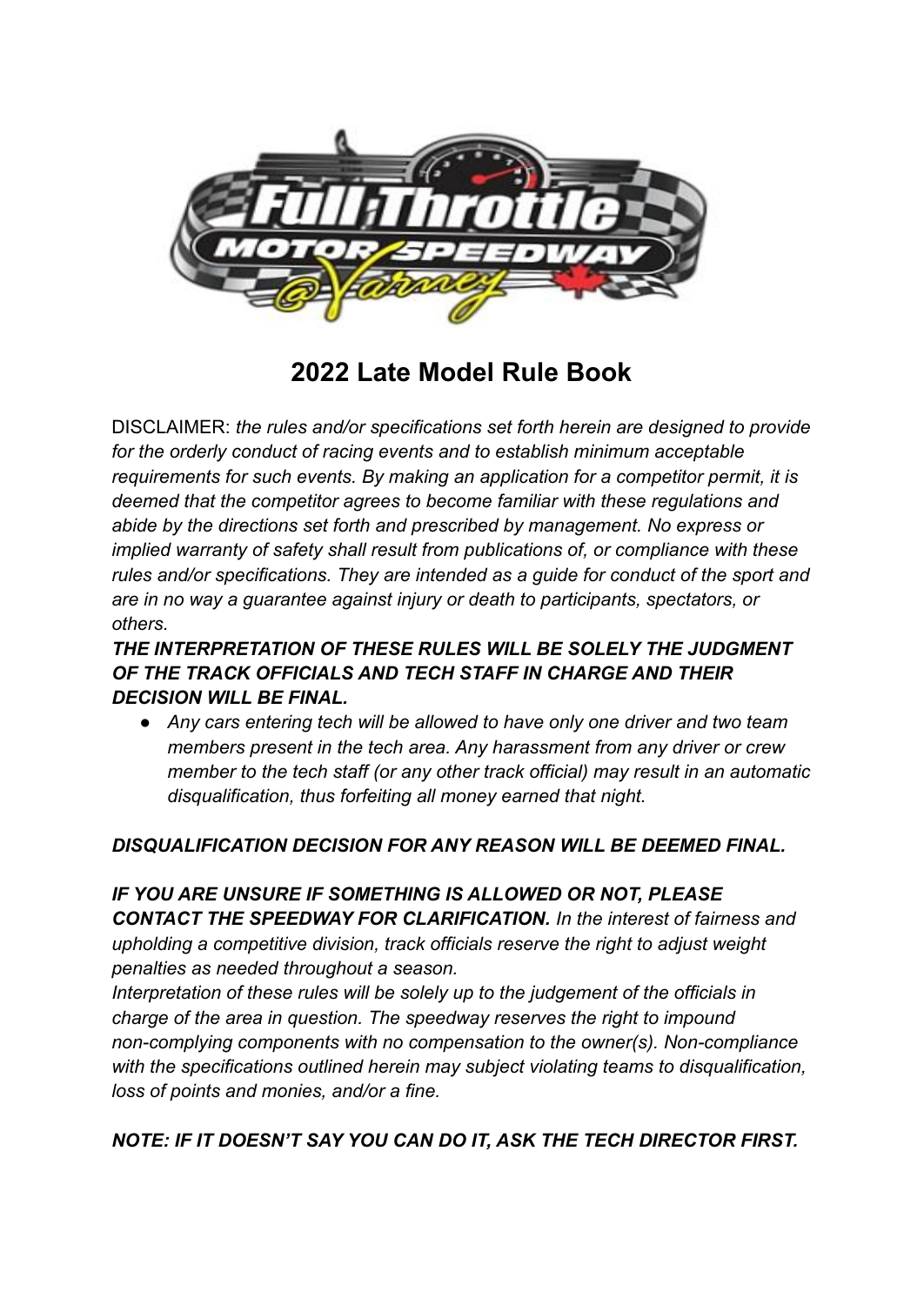### **SAFETY EQUIPMENT**

All safety equipment must be inspected and approved by speedway officials prior to the vehicle going on the race track. Safety specs and technical restrictions for late model may differ slightly to standards at other tracks because of the speedway sizes. **ALL SAFETY EQUIPMENT MUST BE WORN ANY TIME THE DRIVER IS IN THE CAR AND/OR ON THE RACING SURFACE.**

**BELTS:** a quick release lap belt of no less than 3" width and 3" shoulder harness is mandatory. Belts must be securely fastened to frame or roll cage with a minimum  $\frac{3}{8}$ " grade 8 bolts. Belts must be dated within the last 3 years. **It is noted that some head and neck restraint systems require a 2" shoulder harness, these may be used. When replacing belts, it is recommended purchasing the 3" belt system with the 2" shoulder to accommodate the HNR/HANS device.**

**FIRE CONTROL: EXTINGUISHER:** cars must have a current 2 ½ lb minimum fire extinguisher mounted in an approved mounting bracket and within driver's reach with seatbelts fastened. On board fire suppression system is highly recommended.

**FIRE SUIT:** driver's fire suit SF13.2A/1 is **mandatory**. Recommended SF13.2A/5. Driver and suit must maintain a clean looking appearance. **GLOVES AND FOOTWEAR:** Fireproof racing gloves and shoes are **Mandatory**.

**FUEL CELL:** fuel cell is mandatory. Fuel cell must be mounted between the frame rails (no notching of the rails allowed). Fuel cell must be secured with steel straps made of 1"x1/8", not less than two lengthwise and two cross wise, full 360 degrees. Fuel cell must have left side and rear hoop protection bars, minimum 1 ¾" x .095 tubing. Check ball in overflow must be operational in fuel cell. No vented gas caps permitted. Gas cap must have an appropriate attaching line to provent its loss. Cell must be vented out the rear tail section of the car. A ground strap from the frame to the cell is mandatory.

**FUEL SHUT-OFF:** must have a shutoff valve installed which is accessible to driver and safety crew. Must be clearly marked "OFF" and "ON".

## **HEAD AND NECK RESTRAINT SYSTEM: as of 2022, all racing divisions are required to have a head and neck restraint system to enter the speedway surface. THIS IS MANDATORY.**

**HELMET:** a snell 2015 SA or newer approved racing safety helmet is **MANDATORY** and complete drivers fire suit must be worn in all practice and race events and until car is parked in pit area.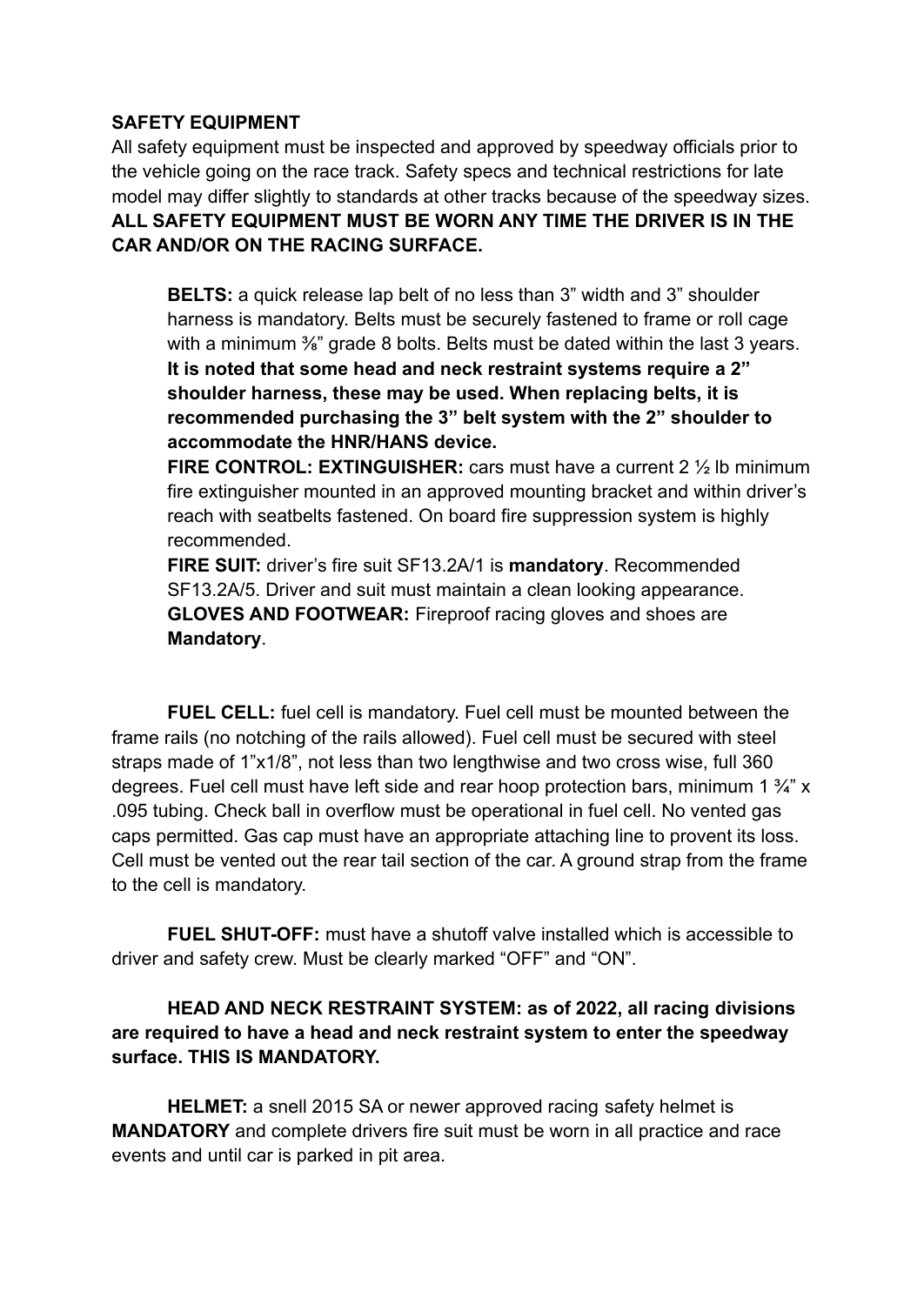**ROLL CAGE:** cage must be constructed of 1 ¾" minimum outside diameter by .095" wall thickness round steel tubing. Four point cage compulsory. A minimum of four horizontal bars must be inside the left side door and an "x" minimum on the right side. Minimum 40" length by 17" high, 16 gauge metal between door bars and body skin on driver's side is **mandatory**. No pipe fittings allowed. All roll bars in the driver's area must be properly padded and taped. Left leg protection bar must be installed by bolts. Roll bar padding is **mandatory.**

**SEAT:** an aluminum or steel racing seat must be used, bolted or welded to roll cage, between roll cage, and left front frame rail. All welds must be electric or MIG and will be subject to the approval of the tech inspectors. Seat must be positioned completely to the left of the center of the car. An approved head rest required on the right side and recommended on the left.

**WINDOW SAFETY NET:** driver's window net **mandatory** that meets SF1-27.1, with minimum <sup>3</sup>/<sub>8</sub>" rod. Must have a quick release hatch.

## **MECHANICAL AND BUILD RULES**

**BODY STYLE AND APPEARANCE: TEMPLATE LEGAL ABC** ( template body receives a 50lb weight break) **OR AN OUTLAW STYLE BODY WILL BE THE ONLY BODIES ALLOWED IN 2022. NO EXCEPTIONS.** There is a 50" maximum front overhang measured from the axle to the forward most part of the car, ABC nose piece recommended. There is a 50" maximum rear overhang measured from the rear axle to the rearward most part of the car body/bumper/spoiler. The bumper must extend to the rear of the car even with the spoiler or extend beyond the spoiler of the car. Maximum rear quarter panel height is 36". Maximum rear width of the body at bumper height is 72". The window opening on the drivers side must be a minimum of 13" at the center of the door to the roof. **All cars will have an 81" overall maximum width from outside of the tire or body measurement, whichever is wider. (no tolerance)**

**OUTLAW BODY STYLE:** all 4 tires must be covered with the body. (no weight penalty)

#### **MINIMUM WHEELBASE:** is 101"

**REAR SPOILER SIZE:** maximum of 60" wide and 8" high on either template or outlaw style bodies. It is highly recommended that the upper ⅔"s of the spoiler and the rear window of the car is made of clear lexan to enable other driver's to see through them.

**PAINT AND LETTERING:** all cars must be neatly painted. Numbers assigned by the track must be painted on both sides of the car and roof, in minimum 24" high by 3" wide letters. 4" numbers on both headlight and tail light caps required. Block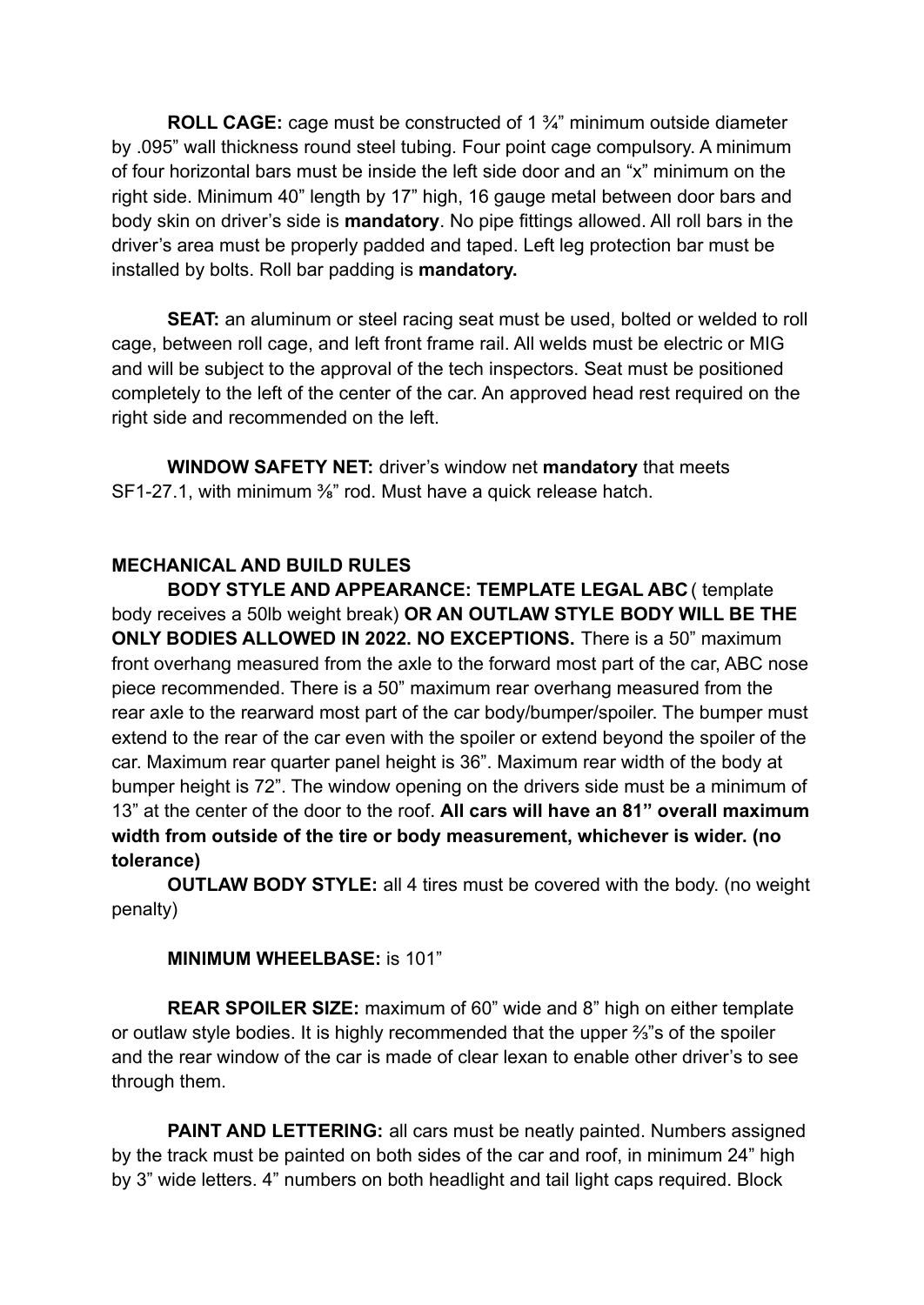type numbers 6" high, white in color, must be displayed on the upper right hand side of the windshield. All cars must display driver's last name with 3" high white lettering on top of the front windshield.

**BATTERY:** must be anchored securely and separated from driver's compartment by firewall.

**BRAKES:** four wheel hydraulic brakes in good working condition are compulsory.

**SUSPENSION: floater racing hubs are mandatory on all 4 corners of the car.**

**SHOCKS AND SPRINGS:** one shock and one spring on each corner of the car.

**DRIVELINE:** must have steel 360 degree retaining loops ¼" x 2" positioned at the front and rear of the drive shaft within 6" of each u-joint. No chains. Any drive shaft is allowed. Drive shaft must be painted white or fluorescent. **Any transmission and/or clutch allowed. NO TRACTION CONTROL OR CAMBERED REAR ENDS. LOCKER REAR ENDS ADD 75LBS.**

**EXHAUST AND HEADERS:** maximum 96 decibel rated mufflers mandatory. (any rear exit allowed)

**FRAME HEIGHT:** all cars must be able to get on and off the inspection scales without the use of any extra ramps or boards and the car must not drag on the scales.

**RADIATOR:** no antifreeze only water and water wetter allowed.

**RADIOS AND DRIVER COMMUNICATION:** 2 way radio allowed. **1 way driver radio receiver mandatory.**

**STARTER AND WIRING:** race cars must be self starting. No push starting. Must have an ignition kill switch and must be painted red and clearly marked on/off.

**DRIVER CONTROLS: BRAKE BIAS KNOBS ONLY. No other adjustments within reach to the driver allowed.**

**TIRES AND RIMS: no soaking or altering of the tire in any manor allowed. Drivers/teams soaking or altering tires will receive major penalties.** 11" towel city purchased only from FTMS, maximum 10" racing rims only.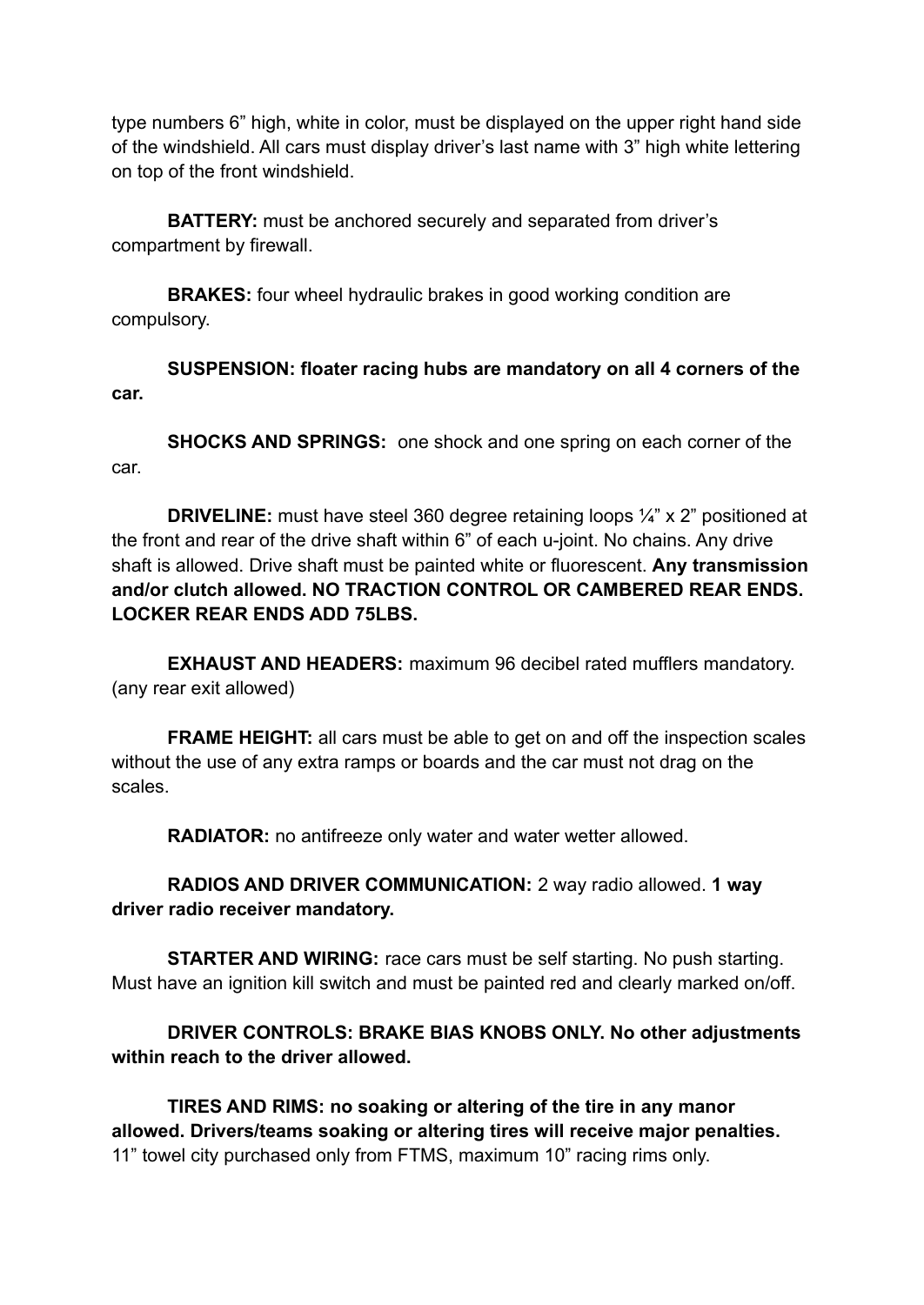## **ENGINE OPTIONS: NOTE: all motors must utilize a holley carburetor and petroleum based gasoline. (absolutely no additives allowed in fuel)**

**LATE MODEL BUILT MOTOR: GM/FORD/DODGE: MAXIMUM** compression ratio 10 to 1. Maximum 358 cubic inch rule. (ford/dodge372 checked by track whistler)

**CAMSHAFT:** flat tappet camshaft

**CYLINDER HEADS:** must be stock type O.E.M. cast

**GM VORTEC HEADS:** allowed with 64cc minimum **( add 40lbs to LLM motor) GM ANGLE PLUG HEADS:** 62 cc minimum **(add 25lbs to LLM motor)**

**INTAKE MANIFOLDS:** no alterations from manufacturer allowed.

**BLOCK:** cast steel only

**COMPONENTS:** no exotic materials or metals (titanium, ceramic, etc.) allowed in any parts of the motor.

## **CHIP RULE: ALL BUILT MOTORS 6700 RPM**

**PISTONS:** flat top, 2 or 4 eyebrowed only

**CRANKSHAFT:** stock weight and stroke only. (47lb minimum weight allowance on GM)

**CONNECTING RODS:** steel only, 6" maximum length

**GM 602 CRATE:** factory sealed/stock/unaltered 602 GM crate motor receives 100lb weight break. Oil pan and timing chain can be updated.

# **CHIP RULE: ALL CRATE MOTORS 6400 RPM**

**WEIGHT:** base weight is 2850lbs with driver sitting in the seat (no fuel/parts loss compensation after race). 57% maximum left side weight with driver in after race (NO tolerance on any weight formula).

## **WEIGHT ADDITIONS/DEDUCTIONS:**

- **1. template/ABC body - deduct 50lbs**
- **2. 23 degree aluminum heads - add 40lbs**
- **3. Other aluminum heads - ask tech**
- **4. Ported heads and/or intake - add 40lbs**
- **5. Stock GM 602 crate - deduct 100lbs**
- **6. Stock GM 603 crate - deduct 60lbs**
- **7. Stock ford 347 crate - add 40lbs**
- **8. Stock dodge 360 crate - add 40lbs**
- **9. Stock GM 604 crate - add 20lbs**
- **10. APC/CRA series type 604 - add 40lbs**
- **11. Over cube engines - add 5lbs per cubic inch over cubic inch limits**
- **12. Over compression - add 10lbs per ½ cc**
- **13. Locker rear ends - add 75lbs**
- **14. Offset chassis - add 25lbs on right frame rail.**